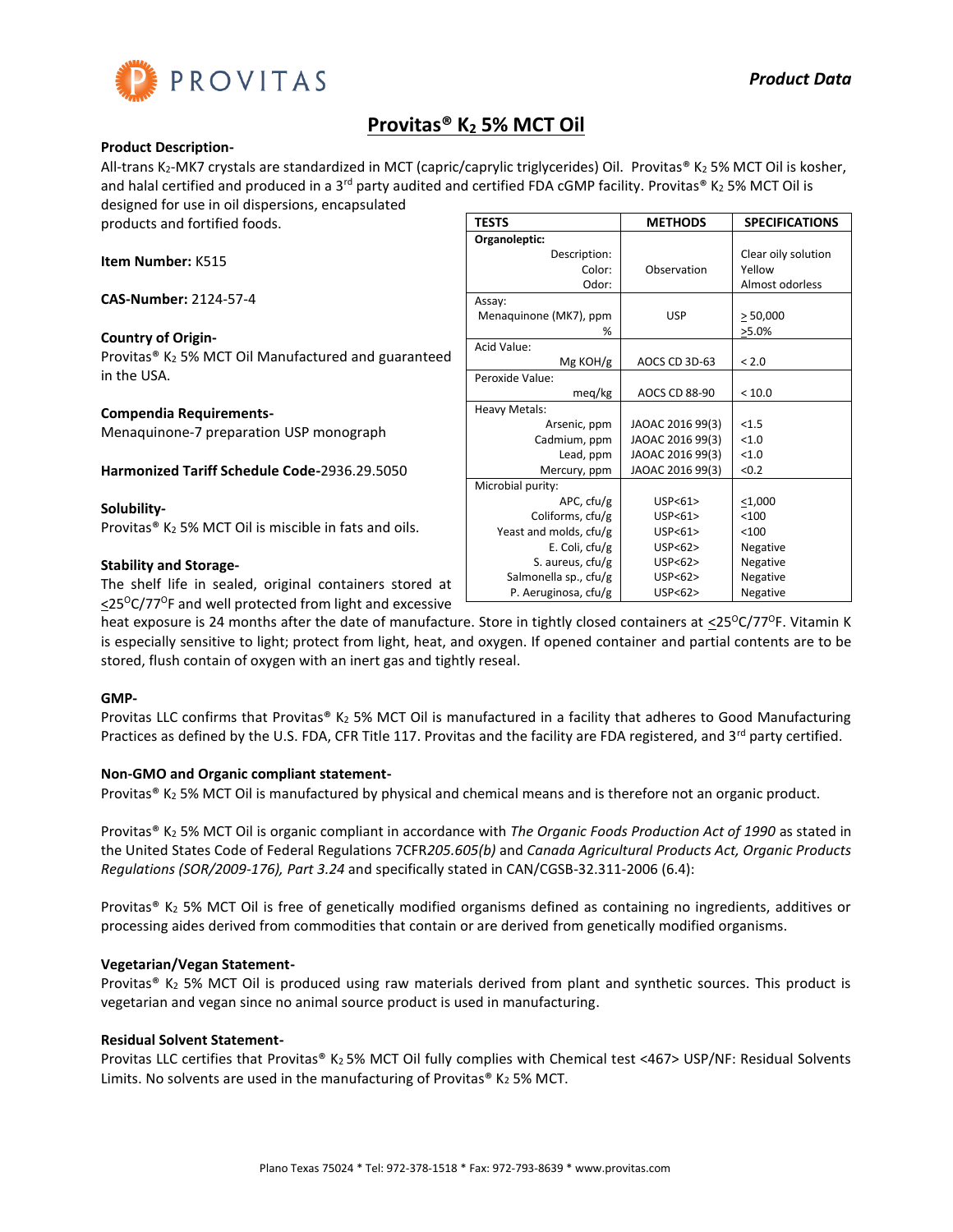

# **Provitas® K<sup>2</sup> 5% MCT Oil**

## **Nutritional Data (per 100g)-**

| <b>Nutrients</b>            | <b>Result</b>              | <b>Nutrients</b>             | <b>Result</b> |
|-----------------------------|----------------------------|------------------------------|---------------|
| Calories (kcal)             | 854.541                    | Vitamin A - IU               | 0             |
| Calories from Fat (kcal)    | 854.541<br>Vitamin A - RAE |                              | 0             |
| Calories from SatFat (kcal) | 0                          | Vitamin C (mg)               | 0             |
| Protein (g)                 | 0                          | Ergocalciferol               | 0             |
| Carbohydrates (g)           | 0                          | Cholecalciferol              | 0             |
| Dietary Fiber (g)           | 0                          | D-L-alpha tocopherol         | 0             |
| Added Sugars (g)            | 0                          | D-L-alpha tocopheryl acetate | 0             |
| Other Carbs (g)             | 0                          | D-alpha tocopherol           | 0             |
| Fat $(g)$                   | 94.949                     | Phytonadione (mcg)           | 0             |
| Saturated Fat (g)           | 94.949                     | Menaquinone (mg)             | 5000.49       |
| Trans Fatty Acid (g)        | 0                          | Iron $(mg)$                  | 0             |
| Cholesterol (mg)            | 0                          | Magnesium (mg)               | 0             |
| Water (g)                   | 0                          | Sodium (mg)                  | 0             |
| Ash (g)<br>.                | 0                          |                              |               |

#### **Accuracy Disclaimer-**

Provitas, LLC has taken great care to verify the correctness of these data and believes they are correct. However, since the data comes from various sources and are not verified analytically, we cannot warranty their accuracy. Provitas, LLC can only guarantee the minimum potency of the vitamins and other specifications found on the Product Data Sheet, which are available on request. For guaranteed accuracy of composition other than that guaranteed by Provitas, LLC, the customer is advised to submit for analytical testing by a reliable laboratory.

These values have been determined by using a nutritional database of ingredients, which were analyzed singularly. They are believed to be accurate but are not guaranteed.

#### **WADA-**

Provitas LLC certifies that Provitas<sup>®</sup> K<sub>2</sub> 5% MCT Oil does not contain nor comes into contact with any substance listed on the World Anti-Doping Agency banned list or other sports related banned lists. These include narcotics, hormones, diuretics, and steroids.

#### **Nanomaterial Statement-**

Based on our current understanding of nanomaterial regulation EU No 1169/2011, Provitas<sup>®</sup> K<sub>2</sub> 5% MCT Oil is not considered a nanomaterial. Therefore, it does not require labeling as such.

#### **Contaminants and Impurities Statement-**

To our knowledge, there is no contamination by potentially harmful materials in Provitas® K2 5% MCT Oil. This includes but not limited to heavy metals, pesticides, propylene, PAHs, dioxins, melamine, mycotoxins, and solvents.

#### **Sewage-**

We certify that Provitas® K<sub>2</sub> 5% MCT Oil has been produced, packaged, and stored without the use of sewage sludge.

#### **Prop 65-**

We certify that Provitas<sup>®</sup> K<sub>2</sub> 5% MCT Oil and all materials used to manufacture Provitas® K2 5% MCT do not appear on the List Of Chemicals Known to Cause Cancer Or Reproductive Toxicity, under section 25249.8 of the CALIFORNIA SAFE WATER AND TOXIC ENFORCEMENT ACT OF 1986, Chapter 6.6 added by Proposition 65 in 1986.

#### **BSE/TSE/Irradiation/EtO Statements-**

Provitas, LLC guarantees that no BSE causing ingredients are present in Provitas®  $K_2$  5% MCT Oil. Provitas<sup>®</sup> K<sub>2</sub> 5% MCT Oil is free of any animal origin organisms/ingredients. Provitas<sup>®</sup> K<sub>2</sub> 5% MCT tests PCR negative for any animal-based organisms.

Provitas LLC certifies that Provitas®  $K_2$  5% MCT Oil is free of radiation. Irradiation is not used in the production, packaging and/or storage of Provitas<sup>®</sup> K<sub>2</sub> 5% MCT Oil.

We certify that Provitas®  $K_2$  5% MCT Oil is free of ethylene oxide. Ethylene oxide sterilization is not used in the production, packaging and/or storage of Provitas® K<sup>2</sup> 5% MCT Oil.